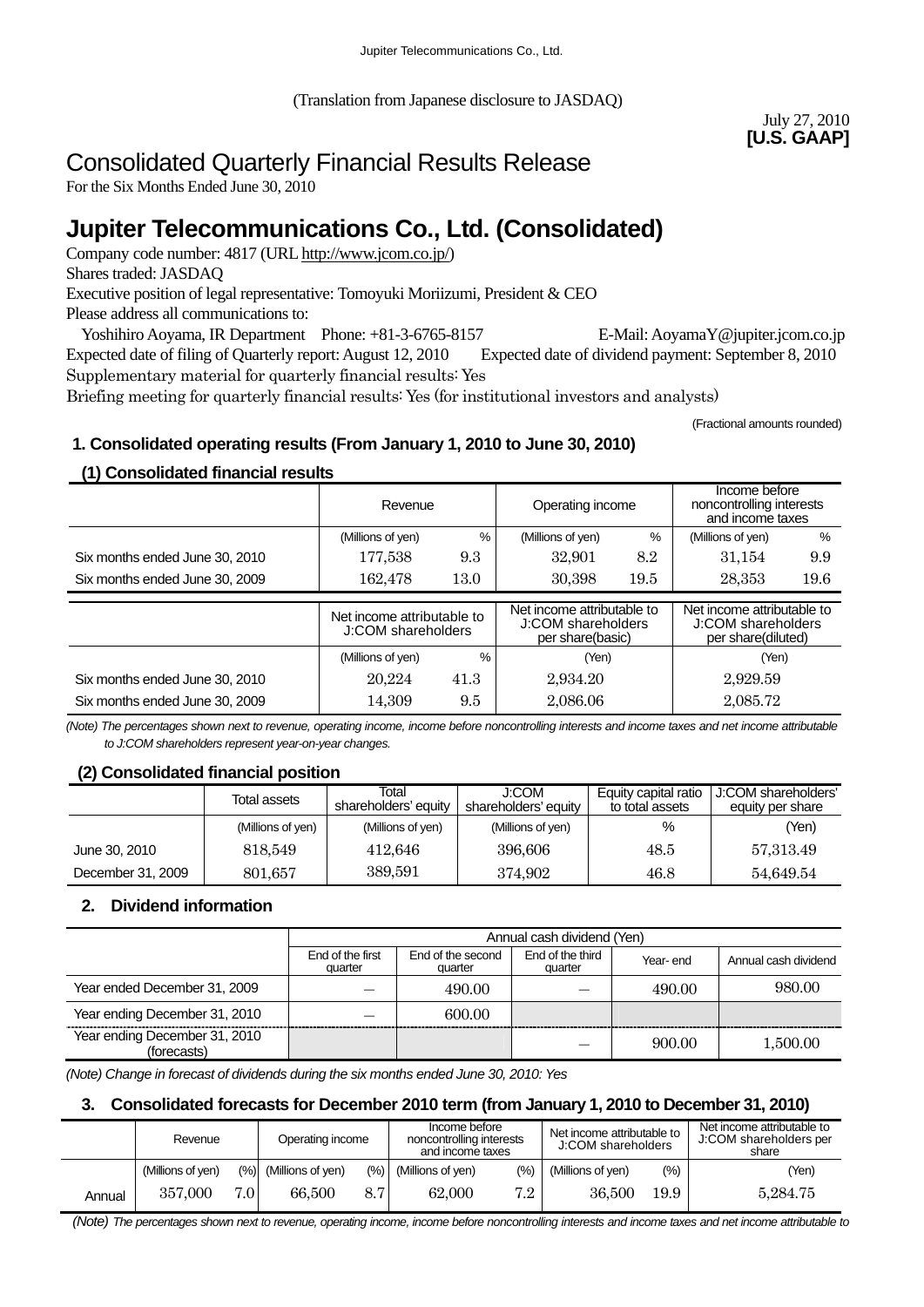*J:COM shareholders represent year-on-year changes.* 

*Change in forecast for the fiscal year ending December 31, 2010 during the six months ended June 30, 2010: Yes*

#### **4. Other**

- (1) Changes of significant consolidated subsidiaries : None
- (2) Adoption of simplified method or specific method to quarterly consolidated financial statements: None
- (3) Change in significant accounting policies, procedures and presentation in quarterly consolidated financial statements:
	- (i) Changes due to revision of accounting standards and other regulations : None
	- (ii) Others : None

#### (4) Outstanding shares

| (i)  | Number of issued shares at end of term (consolidated): |                                                  |
|------|--------------------------------------------------------|--------------------------------------------------|
|      | As of June 30, 2010: 6,947,813 shares                  | As of December 31, 2009: 6,940,110 shares        |
| (ii) | Number of treasury stock:                              |                                                  |
|      | As of June 30, 2010: 27,885 shares                     | As of December 31, 2009: 80,000 shares           |
|      | (iii) Number of weighed average stock:                 |                                                  |
|      | Six months ended June 30, 2010: 6,892,438 shares       | Six months ended June 30, 2009: 6,859,120 shares |

#### (Status of quarterly review procedures)

This quarterly financial results release is outside the scope of quarterly review procedures based on Japan's Financial Instruments and Exchange Law.

At the time of publication of this quarterly financial results release, the review procedures for the quarterly financial statements based on the Financial Instruments and Exchange Law were incomplete.

(Cautionary note regarding future-related information)

The forecasts contained in this report have been prepared on the basis of information that is currently available. Because such estimates are inherently very uncertain, actual results may differ from the forecasts. The Company does not guarantee that it will achieve these estimated results and advises readers to refrain from depending solely on these forecasts. Readers should also note that the Company is under no obligation to revise this information on a regular basis.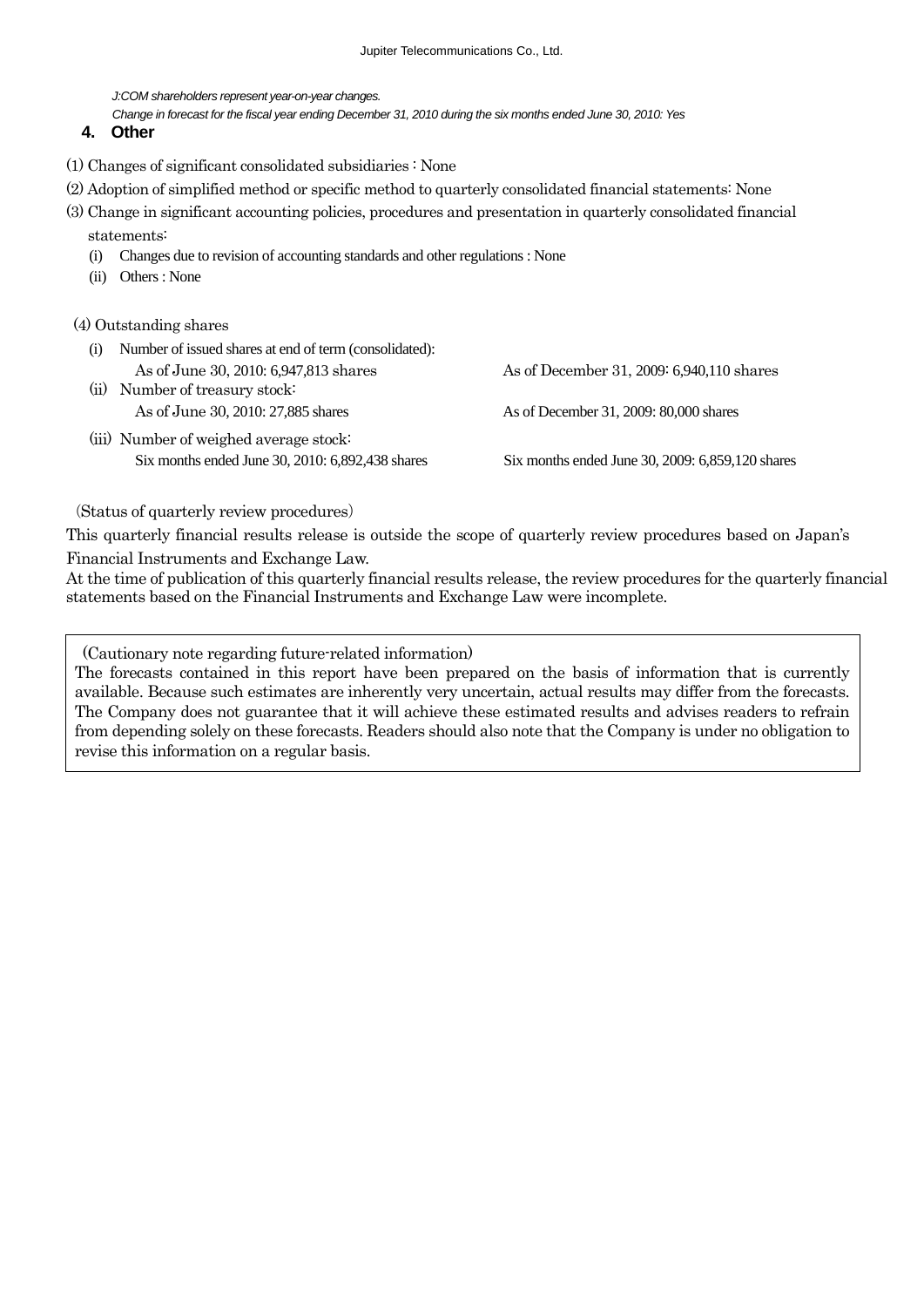#### < Contents>

- 1. Qualitative Information Regarding the Financial Results for the Six Months ended June 30, 2010
- (1) Qualitative Information Regarding Consolidated Financial Results ・・・・・・・・・・・・・・・・・・・・・ P.2
	- (i) Summary
	- (ii) Overview of Business Results
	- (iii) Profit and Loss
- (2) Qualitative Information Regarding Consolidated Financial Position・・・・・・・・・・・・・・・・・・・・・ P.5
	- (i) Assets, Liabilities and Shareholders' Equity
	- (ii) Cash Flows
- (3) Qualitative Information Regarding Consolidated Business Results Forecasts・・・・・・・・・・・・・ P.6
- 2. Other Information・・・・・・・・・・・・・・・・・・・・・・・・・・・・・・・・・・・・・・・・・・・・・・・・・・・・・・・・・・・・・・・・・・・ P.6
	- (1) Changes of significant consolidated subsidiaries
	- (2) Adoption of simplified method or specific method to quarterly consolidated financial statements
	- (3) Change in significant accounting policies, procedures and presentation in quarterly consolidated financial statements

#### 3. Consolidated Quarterly Financial Statements

| (1) |                                                                                                                                                                                                                                                                                                                                    |  |
|-----|------------------------------------------------------------------------------------------------------------------------------------------------------------------------------------------------------------------------------------------------------------------------------------------------------------------------------------|--|
| (2) |                                                                                                                                                                                                                                                                                                                                    |  |
| (3) |                                                                                                                                                                                                                                                                                                                                    |  |
| (4) |                                                                                                                                                                                                                                                                                                                                    |  |
| (5) | Segment Information $\cdots$ $\cdots$ $\cdots$ $\cdots$ $\cdots$ $\cdots$ $\cdots$ $\cdots$ $\cdots$ $\cdots$ $\cdots$ $\cdots$ $\cdots$ $\cdots$ $\cdots$ $\cdots$ $\cdots$ $\cdots$ $\cdots$ $\cdots$ $\cdots$ $\cdots$ $\cdots$ $\cdots$ $\cdots$ $\cdots$ $\cdots$ $\cdots$ $\cdots$ $\cdots$ $\cdots$ $\cdots$ $\cdots$ $\cd$ |  |
| (6) |                                                                                                                                                                                                                                                                                                                                    |  |
| (7) |                                                                                                                                                                                                                                                                                                                                    |  |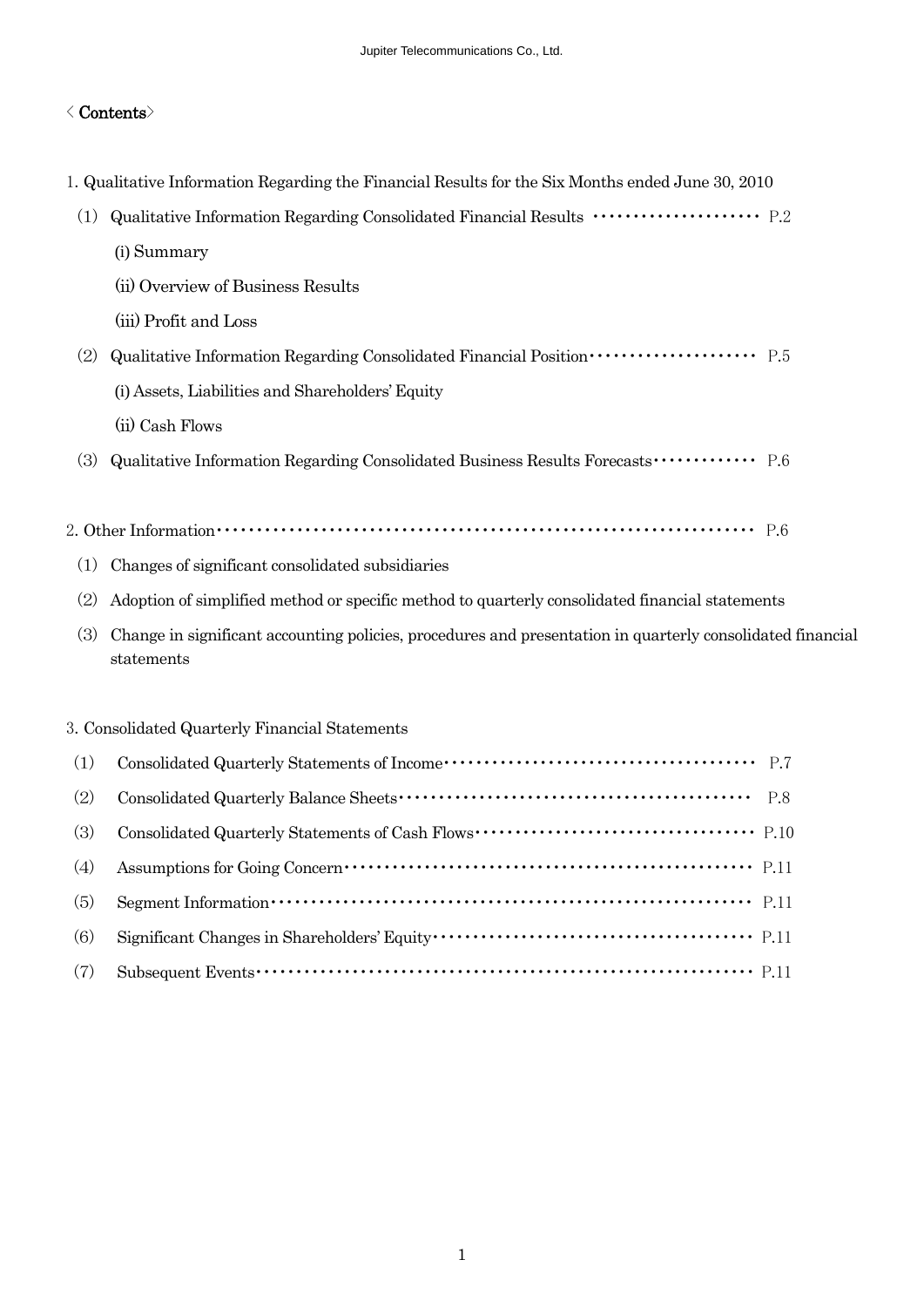### **1. Qualitative Information Regarding the Financial Results for the Six Months ended June 30, 2010**

## **(1) Qualitative Information Regarding Consolidated Financial Results**

#### **(i) Summary**

Throughout the second quarter (January 1 to June 30, 2010) of the fiscal year ending December 31, 2010, the pay multi-channel broadcast market remained weak. Under these circumstances, Jupiter Telecommunications Co., Ltd. ("J:COM" or "the Company") continued to face fierce competition from major telecommunications firms and other companies.

Taking the aforementioned operating conditions into consideration, the J:COM Group (J:COM together with its consolidated subsidiaries) steadily pursued its Volume strategy, which aims to increase the number of service subscribing households, together with its Value strategy, which strives to improve the monthly average revenue per unit (ARPU), as well as its Content strategy, which focuses on enhancing its programming quality.

In addition, in an effort to further bolster corporate value, J:COM, following a resolution of its Board of Directors at a meeting held on June 10, 2010, concluded a memorandum of understanding for the commencement of consideration of the formation of an alliance among the Company, Sumitomo Corporation and KDDI Corporation. Under the memorandum of understanding, the companies have set up four working groups covering (1) the telecom business and product collaboration, (2) the media business, (3) the CATV business, and (4) technology and infrastructure; and have been examining the details of various measures designed to achieve business synergies.

As a result of the above, the total number of subscribing households(the number of households that subscribe to one or more services)as of June 30, 2010 rose by 119,000(4%) year-on-year to 3,338,200 households. By type of service, cable television subscribers as of June 30, 2010 rose by 35,900(1%) year-on-year to 2,610,500 households. Of this total, the number of J:COM TV Digital subscribers rose by 327,600(15%) to 2,506,000 households, accounting for 96% of all cable television subscribers as compared to 85% at June 30, 2009. The number of high-speed Internet access and telephony services subscribers increased  $103,400(7\%)$  and  $190,700(11\%)$ respectively as compared to June 30, 2009, rising to 1,639,800 households and 1,856,900 households, respectively as of June 30, 2010.

ARPU for the six months ended June 30, 2010, slightly declined by ¥31 from ¥7,717 to ¥7,686 compared to the same period of the previous fiscal year. The bundle ratio (number of services subscribed to per subscribing household) increased from 1.79 as of June 30, 2009 to 1.83 as of June 30, 2010. The average monthly churn rates for our cable television, high-speed Internet access and telephony services averaged 1.26%, 1.32%, and 0.88% for the six months ended June 30, 2010 compared to1.16%, 1.35% and 0.87% for the six months ended June 30, 2009. The average monthly churn rates of total services for the six months ended June 30, 2010 rose by 0.04 percentage points compared to the same period of the previous fiscal year to 1.16%.

Total revenue for the six months ended June 30, 2010 amounted to ¥177,538 million, a year-on-year increase of 9%. Operating income and net income attributable to J:COM shareholders for the six months ended June 30, 2010 increased 8% and 41% respectively to ¥32,901 million and ¥20,224 million.

### **(ii) Overview of Business Results**

In its Volume strategy, the Company has positioned efforts to "broaden its subscriber base" as its important priority for the fiscal year under review. To this end, J:COM has implemented a variety of measures.

First, the Company has worked to stimulate demand in tune with the migration toward the complete changeover to terrestrial digital broadcasting scheduled on July 24, 2011. Harnessing the benefits of its cable television services, which will allow viewers to continue watching terrestrial broadcasting with non-digital television sets even after the termination of analog broadcasting, J:COM completed the introduction of its "Terrestrial Digital and BS Pack"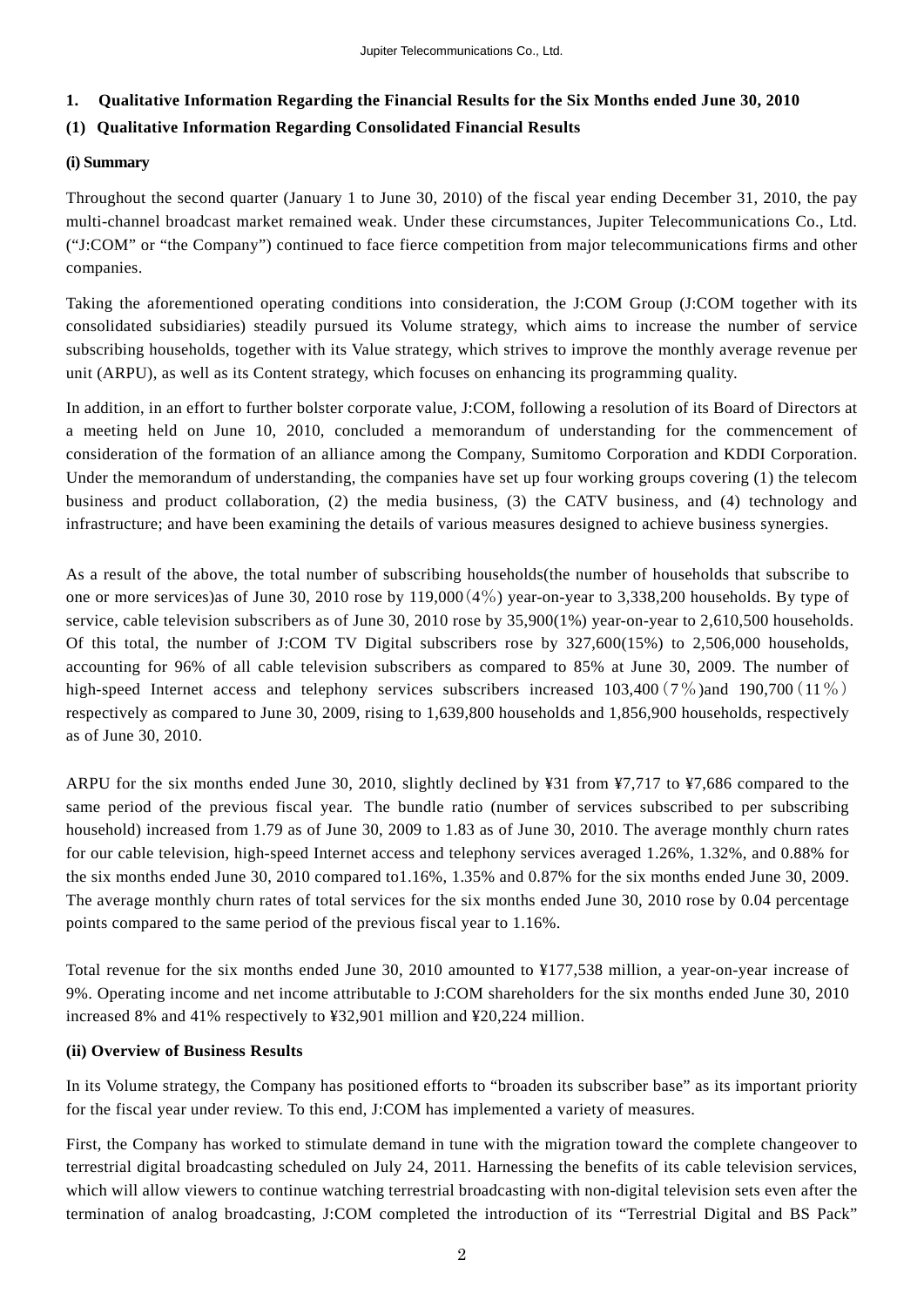across of all its service areas in April 2010. This new packaged service combines high-speed Internet access and telephony services on either an individual or collective basis with retransmission services of terrestrial digital and BS digital broadcasts. Turning to initiatives aimed at acquiring communal reception households\*, J:COM has successfully reached agreements to provide terrestrial retransmission services with companies within its current service area to a cumulative total of approximately 780,000 households. This is out of a potential market total of 1,320,000 households. At the same time, the Company pursued negotiations with newly contracted households with respect to its pay services. Thanks to these endeavors, J:COM acquired approximately 40,000 revenue generating units (RGUs) for the six months ended June 30, 2010.

Secondly, the Company strove to reach and expand a new target audience. Responding to demand in the growing single-person household and youth market, and recognizing that viewing patterns and behavior have diversified recently, reflecting changes in lifestyles, J:COM launched a new service on June 1, 2010. This new service is "J:COM TV My style". This service combines the video on demand "J:COM on Demand" service into the aforementioned "Terrestrial Digital and BS Pack" package. Customers that use the "J:COM TV My style" package can enjoy around 25,000 titles of wide-ranging programs including such genres as movies, dramas and animations at a time of their own convenience. With this service, J:COM is confident that providing the J:COM on Demand service that allows customers to enjoy a wide variety of programs will stimulate interest in J:COM TV including thematic channels. In this manner, the Company will continue to cultivate a new viewing audience.

Thirdly, the J:COM Group strove to increase subscribing household numbers by expanding its service area. In this context, steps were completed at the end of April 2010 to introduce the Company's services to all six systems under former Mediatti Communications, Inc., a company that was included in the Group's scope of consolidation as a subsidiary in December 2008. In addition, J:COM's consolidated subsidiary CableNet KOBE ASHIYA Co., Ltd., acquired Kobe Cable Vision operated by the Kobe City Development & Management Foundation on April 1, 2010, while consolidated subsidiary Edogawa Cable TV Co., Ltd., acquired Cable Vision Kasai from Tokyo Cable Vision on June 1,2010.

Turning to the Group's Value strategy, J:COM endeavored to increase the number of subscribers to its "Blu-ray HDR" service. This service allows Blu-ray disc format recording and playback on "HDR," which is itself a set-top box that enables the recording of high definition (HD) broadcasts to an internal disk drive. Moreover, with regard to its VOD services, the Company implemented a series of initiatives to enhance attractiveness and broaden the Group's user base. From April 16, 2010, for example, the J:COM Group commenced delivery of 3D (3-dimensional) programming content through its VOD system. In addition to delivering movies prior to their screening at theaters, the Group also conducted previews exclusive to VOD subscribers. In the field of telecommunication services, J:COM continued to promote its 160 Mbps super high-speed Internet access service mainly for households that prefer even higher speeds.

In its Content strategy, J SPORTS, operated by consolidated subsidiary J SPORTS Broadcasting Corporation, Japan's largest sports channel, completed the introduction of HD programming to its all four channels to promote HD programming under the Company's Content strategy in March 2010. GOLF NETWORK, a specialized golf channel operated by consolidated subsidiary Jupiter Golf Network Co., Ltd., also started HD broadcasting from June 1, 2010.

\* Communal reception households are defined as households that receive terrestrial broadcasts through communal reception facilities, which were set up to solve poor reception in shadow areas created by buildings, transmission lines and related structures.

#### **(iii) Profit and Loss**

In the following discussion, we quantify the acquisition impact, which represents the effect by consolidating an acquired entity on our results of operations during the first twelve months following the acquisition date. We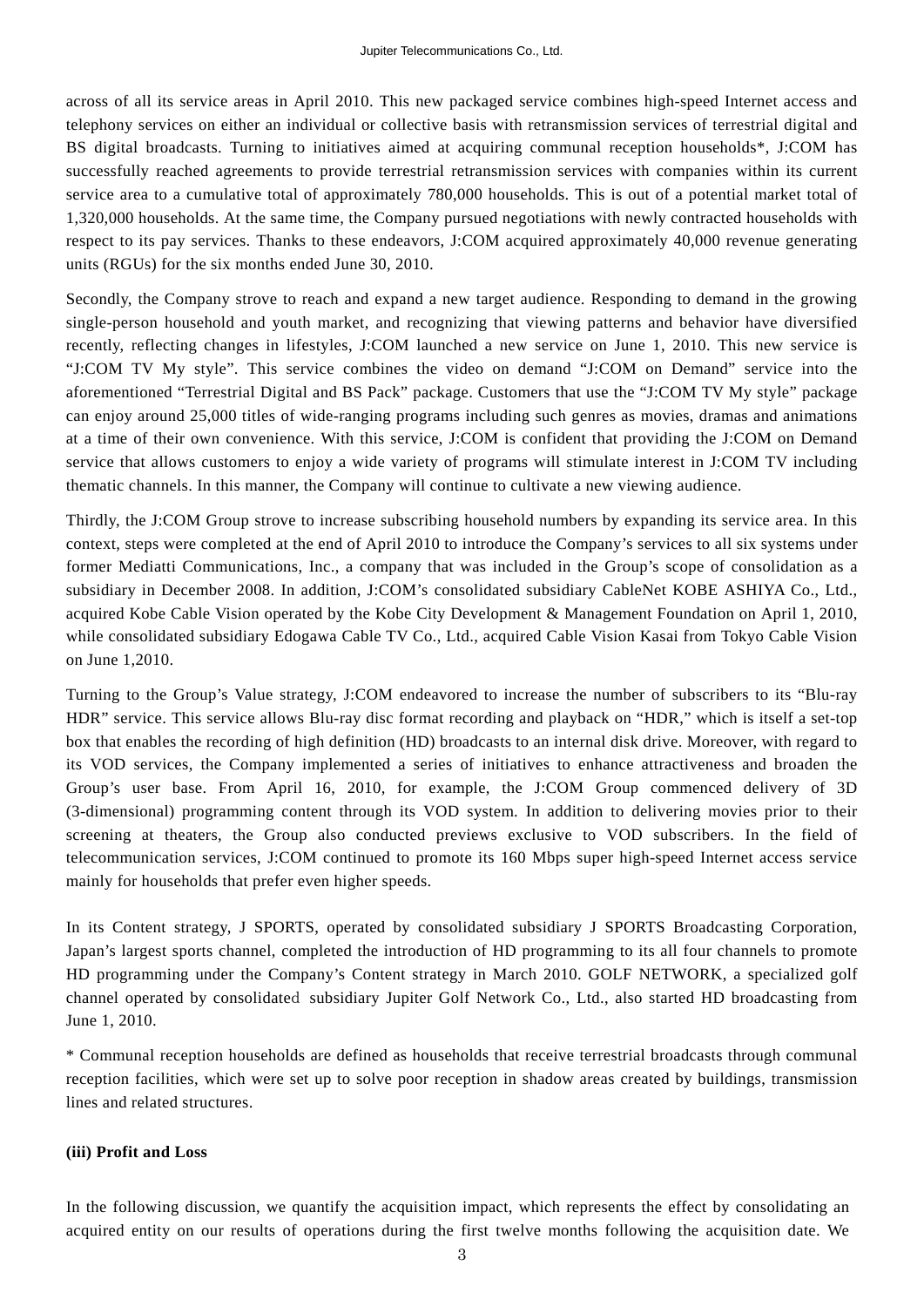represent changes that exclude the impact of acquisitions as changes at existing consolidated subsidiaries. Included as acquisition impacts in the below discussion of cumulative consolidated business results are J SPORTS Broadcasting Corporation and its subsidiary, consolidated in October 2009, Suzuran Cable System transferred from the Keihanshin Cable Vision Foundation to J:COM consolidated subsidiary CableNet KOBE ASHIYA Co., Ltd. on February 1, 2010, Kobe Cable Vision, transferred from Kobe City Development & Management Foundation to CableNet KOBE ASHIYA Co., Ltd. on April 1, 2010, and Cablevision Kasai transferred from Tokyo Cablevision to J:COM consolidated subsidiary Edogawa Cable TV Co., Ltd. on June 1, 2010.

Total revenue increased by ¥15,060 million, or 9%, from ¥162,478 million for the six months ended June 30, 2009 to ¥177,538 million for the six months ended June 30, 2010. This increase includes ¥6,974 million that is attributable to the aggregate impact of acquisitions. Excluding the impact of acquisitions, total revenue at existing consolidated subsidiaries increased by ¥8,086 million, or 5%. Subscription fees increased by ¥5,185 million, or 4%, from ¥142,358 million for the six months ended June 30, 2009 to ¥147,543 million for the six months ended June 30, 2010. This increase includes ¥306 million that is attributable to the aggregate impact of acquisitions. Excluding the impact of acquisitions, subscriptions at existing subsidiaries increased by ¥4,879 million, or 3%.

Cable television subscription fees increased by  $\frac{47}{7}$ ,  $\frac{475}{7}$  million, or 3%, from  $\frac{477}{7}$ ,  $\frac{322}{7}$  million for the six months ended June 30, 2009 to ¥79,797 million for the six months ended June 30, 2010. The increase in cable television subscription fees is mainly attributable to an increase in the number of consolidated subsidiary subscribing households as well as having 96% of cable television subscribers receiving digital service as of June 30, 2010, compared to 85% as of June 30, 2009.

High-speed Internet access subscription fees increased by ¥1,608 million, or 4%, from ¥41,426 million for the six months ended June 30, 2009 to ¥43,034 million for the six months ended June 30, 2010. The increase in high-speed Internet access subscription fees is due largely to an increase in the number of consolidated subsidiary subscribing households, which is partly offset by increased product bundling discounts.

Telephony subscription fees increased by ¥1,102 million, or 5%, from ¥23,610 million for the six months ended June 30, 2009 to ¥24,712 million for the six months ended June 30, 2010. The increase in telephony subscription fees is primarily the result of an increase in the number of consolidated subsidiary subscribing households, which is partly offset by increased product bundling discounts and lower call volumes.

Turning to existing consolidated subsidiary subscription fees by type of service, the rates of increase for the six months ended June 30, 2010 were 3%, 4% and 5% for cable television, high-speed Internet access and telephony service, respectively.

Other revenue increased by ¥9,875 million, or 49%, from ¥20,120 million for the six months ended June 30, 2009 to ¥29,995 million for the six months ended June 30, 2010. The main factor for this increase is attributable to the aggregate impact of acquisitions totaling ¥6,668 million.

Operating and programming costs increased by ¥5,818 million, or 10%, from ¥59,642 million for the six months ended June 30, 2009 to ¥65,460 million for the six months ended June 30, 2010. This increase is largely due to the aggregate impact of acquisitions of ¥4,894 million. Selling, general and administrative expenses increased by ¥3,484 million, or 11%, from ¥33,017 million for the six months ended June 30, 2009 to ¥36,501 million for the six months ended June 30, 2010. This mainly reflects increases in advertising costs in connection with large-scale sales promotions and other initiatives, higher personnel costs, and the aggregate impact of acquisitions totaling ¥790 million.

Depreciation and amortization expenses increased ¥3,255 million, or 8%, from ¥39,421 million for the six months ended June 30, 2009 to ¥42,676 million for the six months ended June 30, 2010. This increase is largely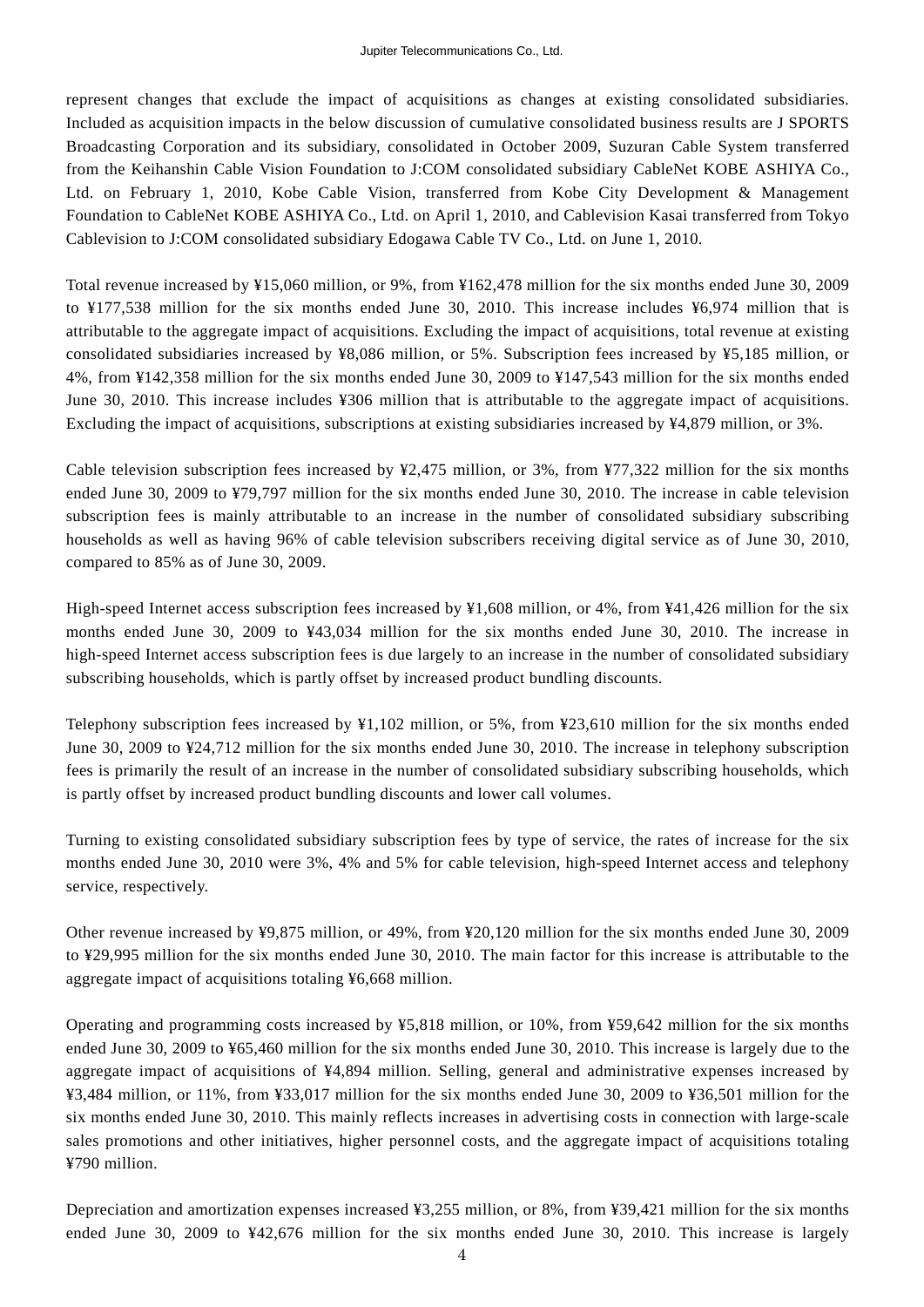attributable to additions to fixed assets related to the installation of services to new customers and the aggregate impact of acquisitions totaling ¥623 million.

Operating income, as a result of the above items, increased by ¥2,503 million, or 8%, from ¥30,398 million for the six months ended June 30, 2009 to ¥32,901 million for the six months ended June 30, 2010.

Interest expense, net decreased by ¥12 million, from ¥2,524 million for the six months ended June 30, 2009 to ¥2,512 million for the six months ended June 30, 2010.

Income before noncontrolling interests and income taxes increased by ¥2,801 million, or 10%, from ¥28,353 million for the six months ended June 30, 2009 to ¥31,154 million for the six months ended June 30, 2010. Net income attributable to J:COM shareholders increased by ¥5,915 million, or 41%, from ¥14,309 million for the six months ended June 30, 2009 to ¥20,224 million for the six months ended June 30, 2010. This is due to such factors as a decrease in tax expenses resulting from the decision to liquidate subsidiaries that were intermediary holding companies.

### **(2) Qualitative Information Regarding Consolidated Financial Position**

### (i) Assets, Liabilities and Shareholders' Equity

Total assets increased by ¥16,892 million, from ¥801,657 million as of December 31, 2009 to ¥818,549 million as of June 30, 2010. The increase is primarily due to higher cash and cash equivalents on the back of cash provided from operations and the exercise of stock options.

Total liabilities decreased by ¥6,163 million from ¥412,066 million as of December 31, 2009 to ¥405,903 million as of June 30, 2010. The decrease is largely the result of debt repayments and lower deferred tax liabilities.

Total J:COM shareholders' equity increased by ¥21,704 million from ¥374,902 million as of December 31, 2009 to ¥396,606 million as of June 30, 2010. The increase is mainly due to the upswing in net income attributable to J:COM shareholders for the six months ended June 30, 2010, as well as the decrease in treasury stock allocated as a result of the exercise of stock options.

### (ii) Cash Flows

For the six months ended June 30, 2010, the net cash provided by operating activities of ¥60,039 million was used to fund net cash used in our investing and financing activities of ¥25,424 million and ¥15,173 million, respectively. Accounting for the aforementioned activities, cash and cash equivalents increased by ¥19,442 million from ¥64,426 million as of December 31, 2009 to ¥83,868 million as of June 30, 2010.

#### *Cash Provided by Operating Activities.*

Net cash provided by operating activities increased by ¥2,537 million, from ¥57,502 million for the six months ended June 30, 2009 to ¥60,039 million for the six months ended June 30, 2010. The increase in revenue was partially offset by a decrease in deferred taxes.

### *Cash Used in Investing Activities.*

Net cash used in investing activities increased by ¥2,171 million, from ¥23,253 million for the six months ended June 30, 2009 to ¥25,424 million for the six months ended June 30, 2010. The net cash used for the six months ended June 30, 2010 primarily consisted of ¥24,580 million for capital expenditures.

#### *Cash Used in Financing Activities.*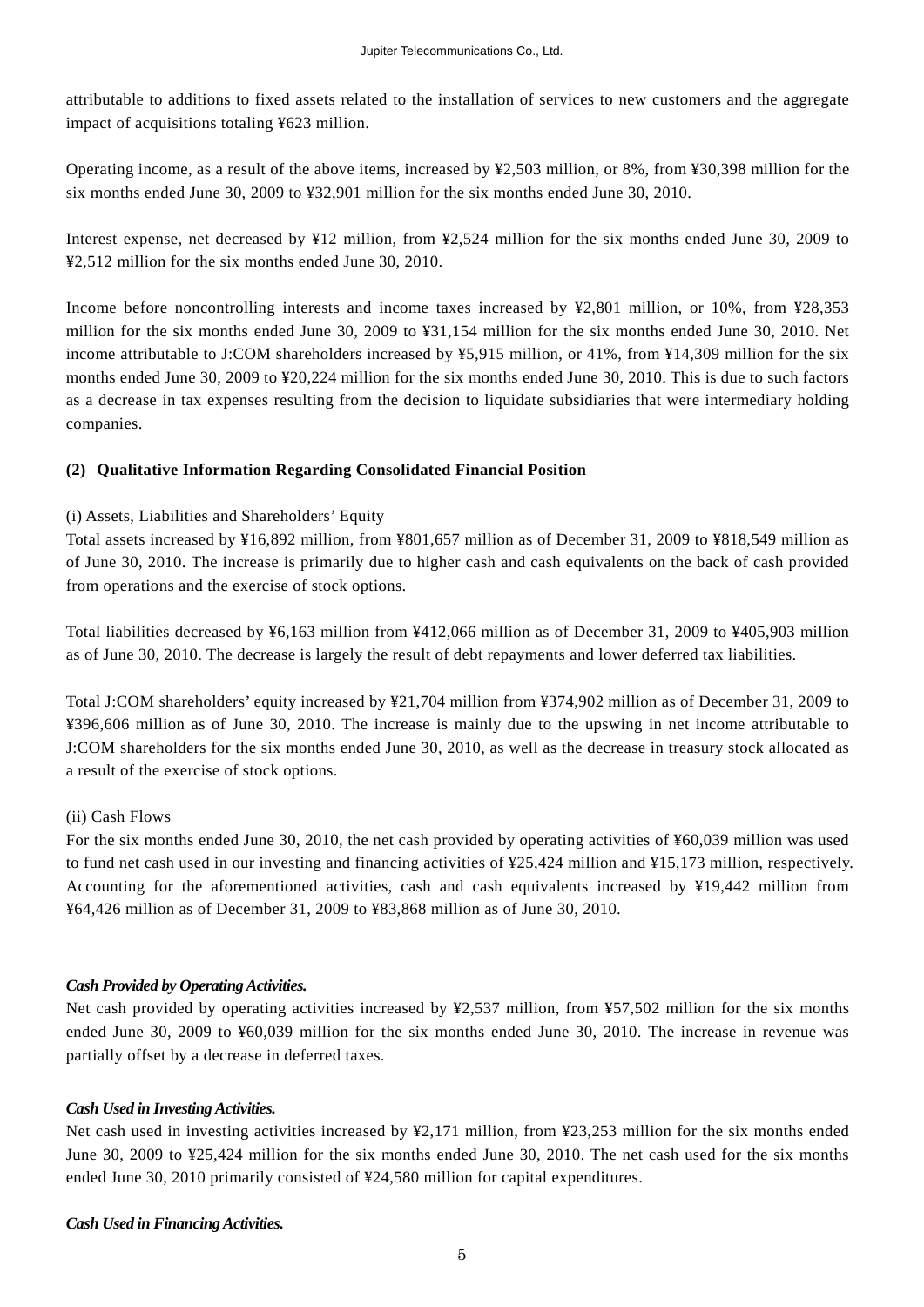Net cash used in financing activities decreased by ¥884 million, from ¥16,057 million for the six months ended June 30, 2009 to ¥15,173 million for the six months ended June 30, 2010. The net cash used for the six months primarily consisted of ¥10,868 million principal payments under capital lease obligations, ¥3,361 million of dividends paid to shareholders and ¥6,190 million principal payments of long-term debt. This was partially offset by ¥616 million of proceeds from the issuance of common stock and ¥4,117 million of allocation of treasury stock relating to the exercise of stock options.

#### **(3) Qualitative Information Regarding Consolidated Business Results Forecasts**

The consolidated business results forecasts for the fiscal year ending December 31, 2010 announced on January 28, 2010, included in the Company's Consolidated Annual Financial Results Release for the fiscal year ended December 31, 2009 have been revised as shown below.

|                                                                                               | Revenue                      | Operating<br>income         | Income before<br>noncontrolling<br>interests and<br>income taxes | Net income<br>attributable to<br><b>J:COM</b><br>shareholders | Net income<br>attributable<br>to J:COM<br>shareholders<br>per share |
|-----------------------------------------------------------------------------------------------|------------------------------|-----------------------------|------------------------------------------------------------------|---------------------------------------------------------------|---------------------------------------------------------------------|
| Previous forecast (A)                                                                         | (Millions of yen)<br>357,000 | (Millions of yen)<br>66,500 | (Millions of yen)<br>62,000                                      | (Millions of yen)<br>32,500                                   | (Yen)<br>4,737.53                                                   |
| Current forecast (B)                                                                          | 357,000                      | 66,500                      | 62,000                                                           | 36,500                                                        | 5,284.75                                                            |
| Change $(B-A)$                                                                                |                              |                             |                                                                  | 4,000                                                         |                                                                     |
| Percentage change (%)                                                                         |                              |                             |                                                                  | 12.3                                                          |                                                                     |
| Reference:<br>Financial results<br>the fiscal<br>for<br>year<br>December 31,<br>ended<br>2009 | 333,724                      | 61,159                      | 57,834                                                           | 30,453                                                        | 4,439.56                                                            |

J:COM decided to liquidate two intermediary holding companies (both consolidated subsidiaries) for J SPORTS Broadcasting Corporation. On the taxation front, the Company will incur loss on extinction for shares, and this has resulted in a decrease of ¥4.1 billion in tax expenses in the consolidated financial results.

As a result, net income attributable to J:COM shareholders for the fiscal year ending December 31, 2010 is expected to increase, so the Company has revised its forecast results.

### **2. Other Information**

- (1) Changes of significant consolidated subsidiaries None
- (2) Adoption of simplified method or specific method to quarterly consolidated financial statements None
- (3) Change in significant accounting policies, procedures and presentation in quarterly consolidated financial statements
	- (i) Changes due to revision of accounting standards and other regulations: None
	- (ii) Others: None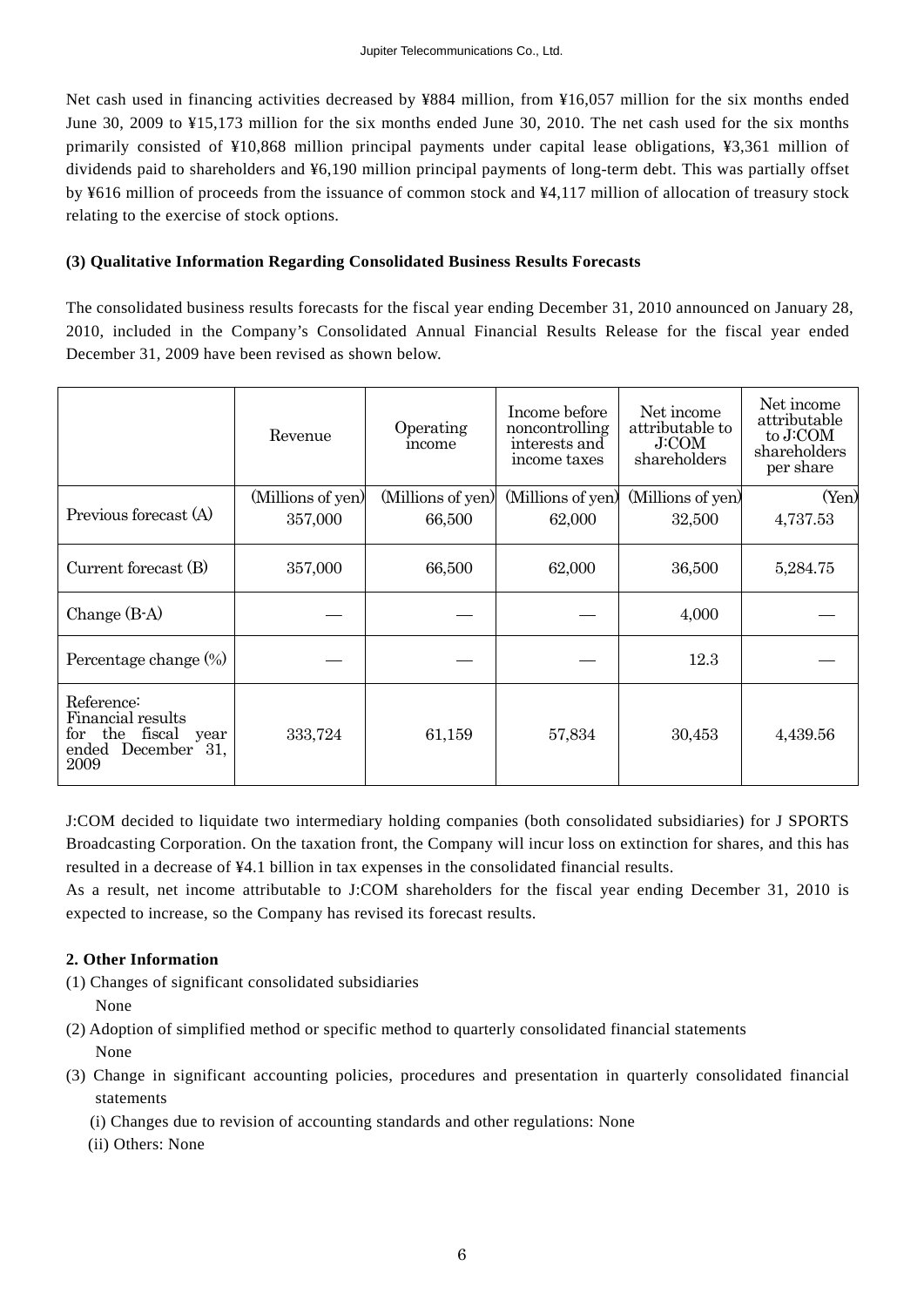# **3. Consolidated Quarterly Financial Statements**

# (**1**)**CONSO LIDATED QUARTERLY STATEMENTS OF INCOME JUPITER TELECOMMUNICATIONS CO., LTD. AND SUBSIDIARIES**

| (YEN IN MILLIONS, EXCEPT SHARE AND PER SHARE AMOUNTS)                |                                                       |                                         |           |        |                                    |
|----------------------------------------------------------------------|-------------------------------------------------------|-----------------------------------------|-----------|--------|------------------------------------|
| <b>Account</b>                                                       | <b>Six months</b><br>ended<br><b>June 30,</b><br>2010 | Six months<br>ended<br>June 30,<br>2009 | Change    |        | Year ended<br>December 31,<br>2009 |
|                                                                      | <b>Amount</b>                                         | Amount                                  | Amount    | (%)    | Amount                             |
| Revenue:                                                             |                                                       |                                         |           |        |                                    |
| Subscription fees                                                    | 147,543                                               | 142,358                                 | 5,185     | 3.6    | 287,736                            |
| Other                                                                | 29,995                                                | 20,120                                  | 9,875     | 49.1   | 45,988                             |
|                                                                      | 177,538                                               | 162,478                                 | 15,060    | 9.3    | 333,724                            |
| Operating costs and expenses :                                       |                                                       |                                         |           |        |                                    |
| Operating and programming costs                                      | (65, 460)                                             | (59, 642)                               | (5,818)   | (9.8)  | (123,050)                          |
| Selling, general and administrative<br>expenses                      | (36, 501)                                             | (33,017)                                | (3, 484)  | (10.6) | (66, 341)                          |
| Depreciation and amortization                                        | (42, 676)                                             | (39, 421)                               | (3,255)   | (8.3)  | (83, 174)                          |
|                                                                      | (144, 637)                                            | (132,080)                               | (12, 557) | (9.5)  | (272, 565)                         |
| Operating income                                                     | 32,901                                                | 30,398                                  | 2,503     | 8.2    | 61,159                             |
| Other income (expenses) :                                            |                                                       |                                         |           |        |                                    |
| Interest expense, net:                                               |                                                       |                                         |           |        |                                    |
| <b>Related parties</b>                                               | (834)                                                 | (835)                                   | 1         | 0.1    | (1,693)                            |
| Other                                                                | (1,678)                                               | (1,689)                                 | 11        | 0.6    | (3,479)                            |
| Equity in earnings of affiliates                                     | 358                                                   | 207                                     | 151       | 72.7   | 599                                |
| Other income, net                                                    | 407                                                   | 272                                     | 135       | 49.8   | 1,248                              |
| Income before noncontrolling interests<br>and income taxes           | 31,154                                                | 28,353                                  | 2,801     | 9.9    | 57,834                             |
| Income tax expense                                                   | (9,312)                                               | (12,662)                                | 3,350     | 26.5   | (24, 579)                          |
| Net income                                                           | 21,842                                                | 15,691                                  | 6,151     | 39.2   | 33,255                             |
| Less: Net income attributable to<br>noncontrolling interests         | (1,618)                                               | (1, 382)                                | (236)     | (17.1) | (2,802)                            |
| Net income attributable to J:COM<br>shareholders                     | 20,224                                                | 14,309                                  | 5,915     | 41.3   | 30,453                             |
| Per share data                                                       |                                                       |                                         |           |        |                                    |
| Net income attributable to J:COM<br>shareholders per share           |                                                       |                                         |           |        |                                    |
| - basic                                                              | ¥2,934.20                                             | ¥2,086.06                               | ¥848.14   | 40.7   | ¥4,439.56                          |
| $-$ diluted                                                          | ¥2,929.59                                             | ¥2,085.72                               | ¥843.87   | 40.5   | ¥4,438.57                          |
| Weighted average number of ordinary<br>(share)<br>shares outstanding |                                                       |                                         |           |        |                                    |
| - basic                                                              | 6,892,438                                             | 6,859,120                               | 33,318    | 0.5    | 6,859,388                          |
| $-$ diluted                                                          | 6,903,272                                             | 6,860,230                               | 43,042    | 0.6    | 6,860,910                          |

(Note) Percentages are calculated based on amounts before rounded in Change column.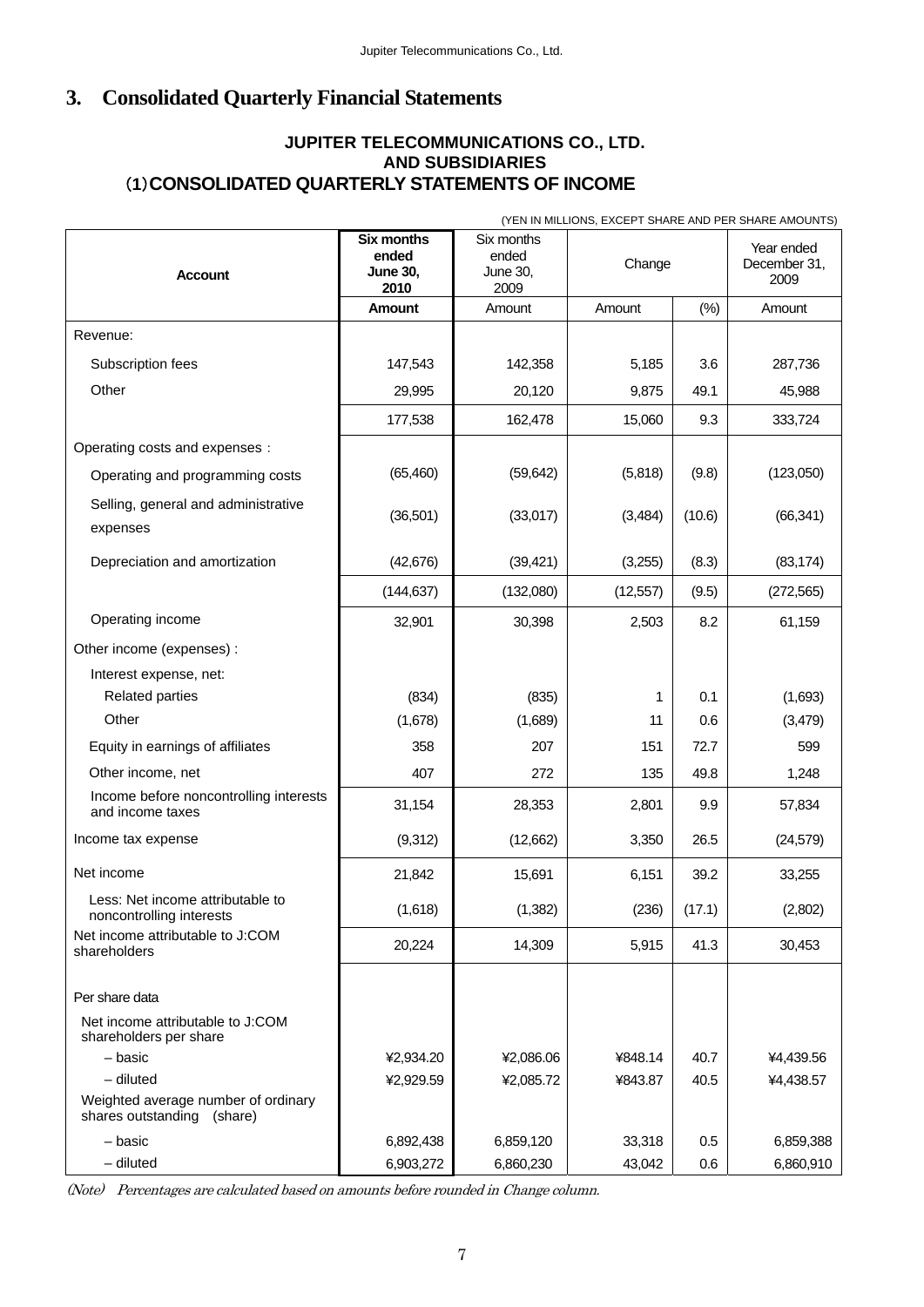#### **JUPITER TELECOMMUNICATIONS CO., LTD. AND SUBSIDIARIES**

|                                           |               |                   | (YEN IN MILLIONS) |
|-------------------------------------------|---------------|-------------------|-------------------|
| <b>Account</b>                            | June 30, 2010 | December 31, 2009 | Change            |
|                                           | <b>Amount</b> | <b>Amount</b>     | <b>Amount</b>     |
| Current assets:                           |               |                   |                   |
| Cash and cash equivalents                 | 83,868        | 64,426            | 19,442            |
| Accounts receivable                       | 15,668        | 16,507            | (839)             |
| Allowance for doubtful accounts           | (479)         | (475)             | (4)               |
| Deferred tax assets - current             | 10,192        | 10,577            | (385)             |
| Prepaid expenses and other current assets | 11,994        | 7,480             | 4,514             |
| Total current assets                      | 121,243       | 98,515            | 22,728            |
| Investments:                              |               |                   |                   |
| Investments in affiliates                 | 9,263         | 9,122             | 141               |
| Investments in other securities, at cost  | 2,143         | 2,143             |                   |
| Total investments                         | 11,406        | 11,265            | 141               |
| Property and equipment, at cost:          |               |                   |                   |
| Land                                      | 3,966         | 3,924             | 42                |
| Distribution system and equipment         | 699,690       | 676,853           | 22,837            |
| Support equipment and buildings           | 56,322        | 54,389            | 1,933             |
|                                           | 759,978       | 735,166           | 24,812            |
| Less accumulated depreciation             | (387, 046)    | (357, 161)        | (29, 885)         |
| Total property and equipment              | 372,932       | 378,005           | (5,073)           |
| Other assets:                             |               |                   |                   |
| Goodwill                                  | 248,323       | 248,094           | 229               |
| Identifiable intangible assets, net       | 43,949        | 46,029            | (2,080)           |
| Deferred tax assets - non current         | 5,126         | 4,566             | 560               |
| Other                                     | 15,570        | 15,183            | 387               |
| Total other assets                        | 312,968       | 313,872           | (904)             |
| Total assets                              | 818,549       | 801,657           | 16,892            |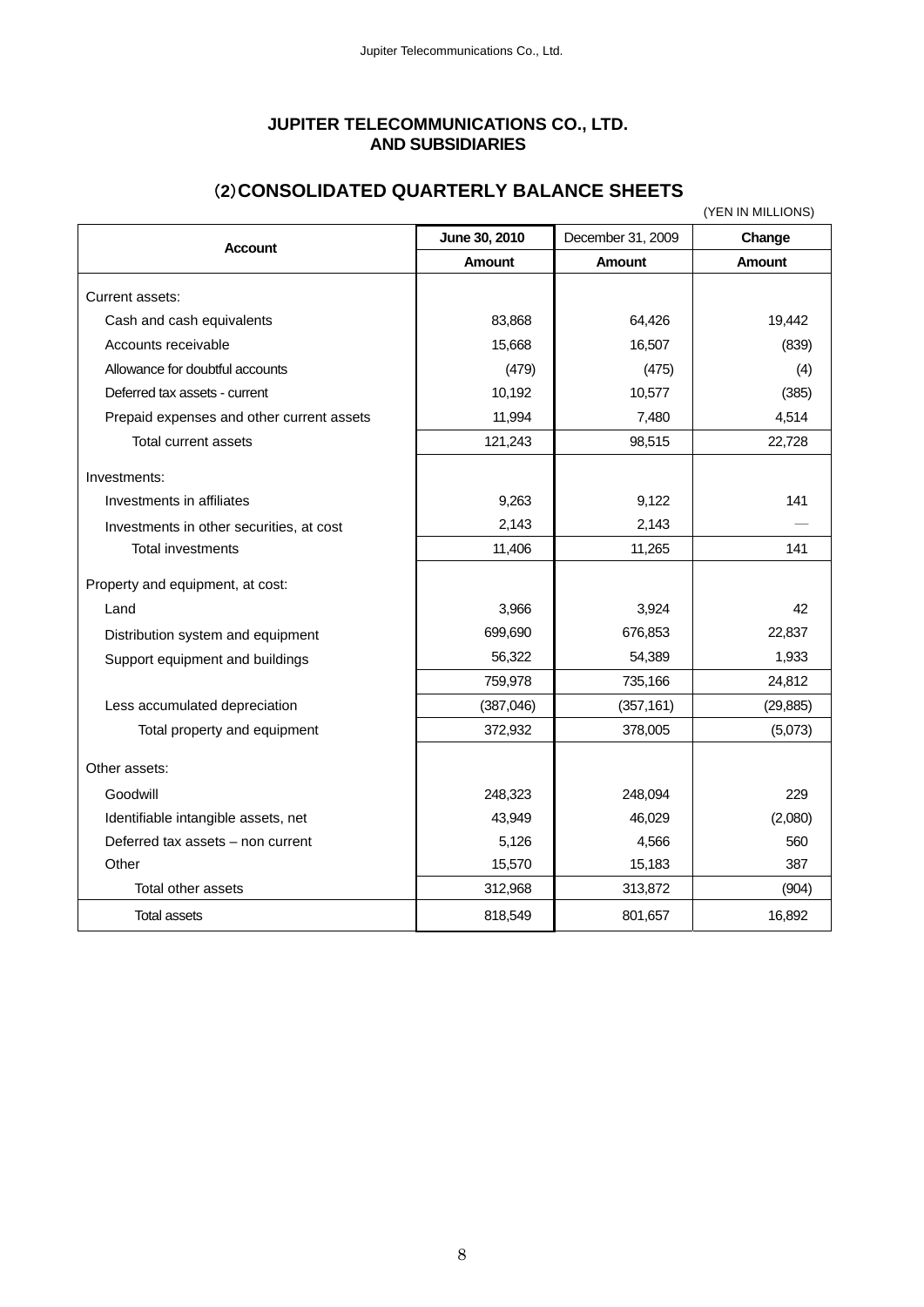(YEN IN MILLIONS)

|                                                  | June 30, 2010 | December 31, 2009 | Change        |
|--------------------------------------------------|---------------|-------------------|---------------|
| <b>Account</b>                                   | Amount        | <b>Amount</b>     | <b>Amount</b> |
| <b>Current liabilities:</b>                      |               |                   |               |
| Short-term loans                                 | 7,145         | 7,618             | (473)         |
| Long-term debt-current portion                   | 7,824         | 12,353            | (4,529)       |
| Capital lease obligations-current portion:       |               |                   |               |
| <b>Related parties</b>                           | 16,849        | 16,620            | 229           |
| Other                                            | 2,392         | 2,939             | (547)         |
| Accounts payable                                 | 27,139        | 25,616            | 1,523         |
| Income taxes payable                             | 12,385        | 11,323            | 1,062         |
| Deposit from related parties                     | 5,544         | 5,133             | 411           |
| Deferred revenue - current portion               | 8,201         | 8,383             | (182)         |
| Accrued expenses and other liabilities           | 12,104        | 11,384            | 720           |
| <b>Total current liabilities</b>                 | 99,583        | 101,369           | (1,786)       |
|                                                  |               |                   |               |
| Long-term debt, less current portion             | 156,474       | 158,135           | (1,661)       |
| Corporate Bond, less current portion             | 10,000        | 10,000            |               |
| Capital lease obligations, less current portion: |               |                   |               |
| <b>Related parties</b>                           | 38,442        | 38,520            | (78)          |
| Other                                            | 4,849         | 5,709             | (860)         |
| Deferred revenue                                 | 59,551        | 60,048            | (497)         |
| Deferred tax liabilities - non current           | 12,348        | 15,034            | (2,686)       |
| Other liabilities                                | 24,656        | 23,251            | 1,405         |
| <b>Total liabilities</b>                         | 405,903       | 412,066           | (6, 163)      |
|                                                  |               |                   |               |
| Shareholders' equity:                            |               |                   |               |
| Ordinary shares no par value                     | 117,550       | 117,242           | 308           |
| Additional paid-in capital                       | 226,175       | 226,553           | (378)         |
| Retained earnings                                | 56,697        | 39,834            | 16,863        |
| Treasury stock                                   | (2,621)       | (7,520)           | 4,899         |
| Accumulated other comprehensive loss             | (1, 195)      | (1,207)           | 12            |
| Total J:COM shareholders' equity                 | 396,606       | 374,902           | 21,704        |
| Noncontrolling interests in subsidiaries         | 16,040        | 14,689            | 1,351         |
| Total shareholders' equity                       | 412,646       | 389,591           | 23,055        |
| Total liabilities and shareholders' equity       | 818,549       | 801,657           | 16,892        |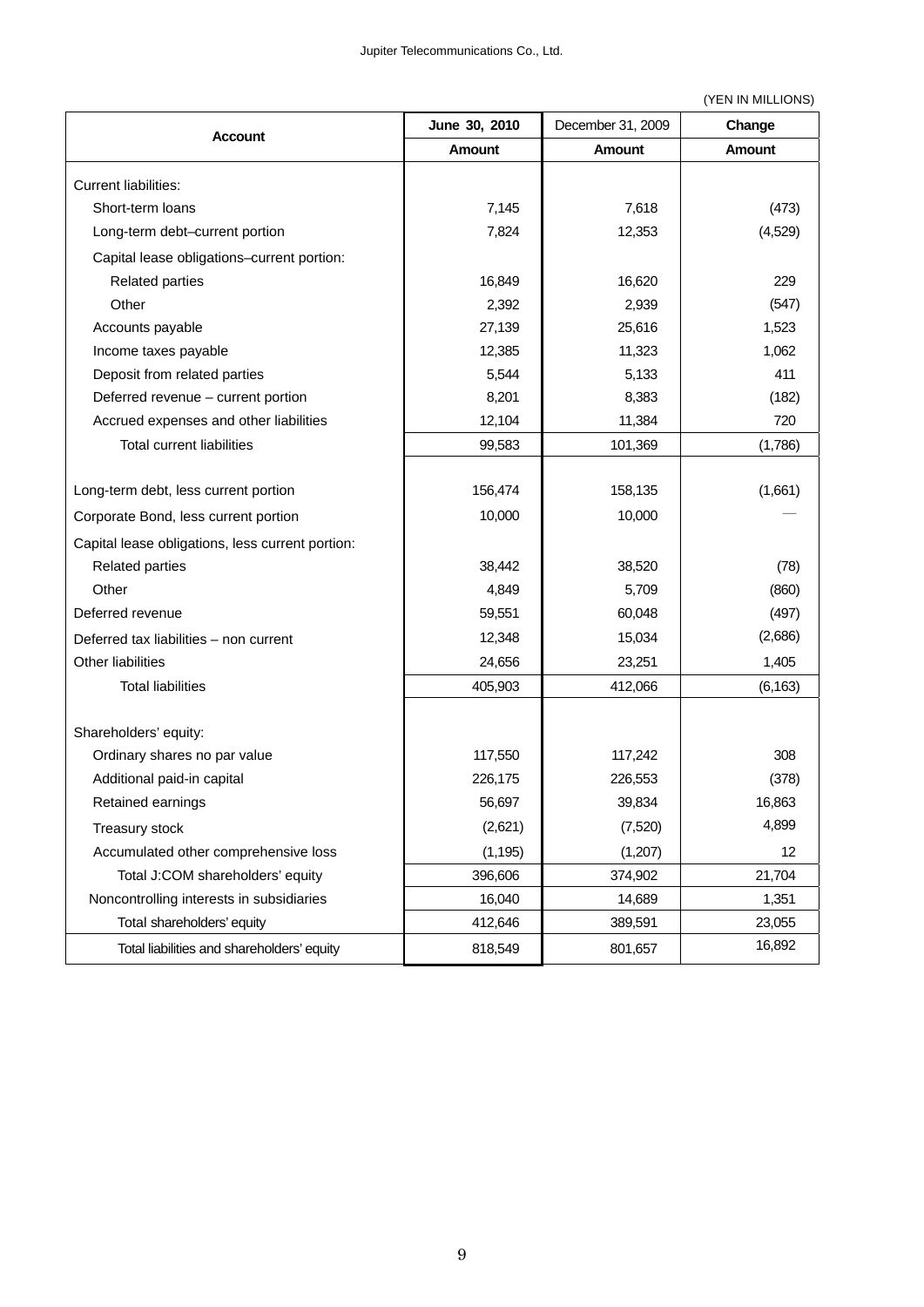## **JUPITER TELECOMMUNICATIONS CO., LTD. AND SUBSIDIARIES**

# (**3**)**CONSOLIDATED QUARTERLY STATEMENTS OF CASH FLOWS**

| (YEN IN MILLIONS)                                                     |                                                       |                                                |                                    |
|-----------------------------------------------------------------------|-------------------------------------------------------|------------------------------------------------|------------------------------------|
|                                                                       | <b>Six months</b><br>ended<br><b>June 30,</b><br>2010 | Six months<br>ended<br><b>June 30,</b><br>2009 | Year ended<br>December 31,<br>2009 |
| <b>Classification</b>                                                 | Amount                                                | Amount                                         | Amount                             |
| Cash flows from operating activities:                                 |                                                       |                                                |                                    |
| Net income                                                            | 21,842                                                | 15,691                                         | 33,255                             |
| Adjustments to reconcile net income to net cash provided by operating |                                                       |                                                |                                    |
| activities:                                                           |                                                       |                                                |                                    |
| Depreciation and amortization                                         | 42,676                                                | 39,421                                         | 83,174                             |
| Equity in earnings of affiliates                                      | (358)                                                 | (207)                                          | (599)                              |
| Stock compensation expenses                                           | 78                                                    | 57                                             | 67                                 |
| Deferred income taxes                                                 | (3,023)                                               | 1,803                                          | 588                                |
| Gain on Bargain purchase in acquisition                               | (369)                                                 |                                                |                                    |
| Non-cash gain from previously held investment                         |                                                       |                                                | (798)                              |
| Changes in operating assets and liabilities, excluding effects of     |                                                       |                                                |                                    |
| business combinations:                                                |                                                       |                                                |                                    |
| Decrease/(increase) in accounts receivable, net                       | 681                                                   | 1,338                                          | (120)                              |
| Decrease/(increase) in prepaid expenses and other current assets      | (4, 546)                                              | (433)                                          | 2,368                              |
| Increase in other assets                                              | (426)                                                 | (290)                                          | (2,054)                            |
| Increase/(decrease) in accounts payable                               | 1,136                                                 | (246)                                          | 383                                |
| Increase in accrued expenses and other liabilities                    | 3,406                                                 | 1,515                                          | 9,493                              |
| Decrease in deferred revenue                                          | (1,058)                                               | (1, 147)                                       | (2, 131)                           |
| Net cash provided by operating activities                             | 60,039                                                | 57,502                                         | 123,626                            |
| Cash flows from investing activities:                                 |                                                       |                                                |                                    |
| Capital expenditures                                                  | (24, 580)                                             | (23, 536)                                      | (51, 774)                          |
| Acquisitions of new subsidiaries, net of cash acquired                |                                                       |                                                | (5,286)                            |
| Acquisition of business operation                                     | (1,075)                                               |                                                |                                    |
| Other investing activities                                            | 231                                                   | 283                                            | 502                                |
| Net cash used in investing activities                                 | (25, 424)                                             | (23, 253)                                      | (56, 558)                          |
| Cash flows from financing activities:                                 |                                                       |                                                |                                    |
| Proceeds from issuance of common stock                                | 616                                                   | 111                                            | 160                                |
| Proceeds from sales of treasury stock                                 | 4,117                                                 |                                                |                                    |
| Acquisition of noncontrolling interests in consolidated subsidiaries  | (108)                                                 | (176)                                          | (242)                              |
| Net increase/(decrease) in short-term loans                           | (473)                                                 | 1,163                                          | 1,526                              |
| Proceeds from long-term debt                                          |                                                       | 30,000                                         | 30,000                             |
| Proceeds from corporate bond                                          |                                                       |                                                | 10,000                             |
| Principal payments of long-term debt                                  | (6, 190)                                              | (36, 255)                                      | (42, 453)                          |
| Principal payments under capital lease obligations                    | (10, 868)                                             | (9,932)                                        | (20, 413)                          |
| Cash dividend paid to shareholders                                    | (3,361)                                               | (1,715)                                        | (5,076)                            |
| Other financing activities                                            | 1,094                                                 | 747                                            | 2,353                              |
| Net cash used in financing activities                                 | (15, 173)                                             | (16,057)                                       | (24, 145)                          |
| Net increase in cash and cash equivalents                             | 19,442                                                | 18,192                                         | 42,923                             |
| Cash and cash equivalents at beginning of year                        | 64,426                                                | 21,503                                         | 21,503                             |
| Cash and cash equivalents at end of period                            | 83,868                                                | 39,695                                         | 64,426                             |